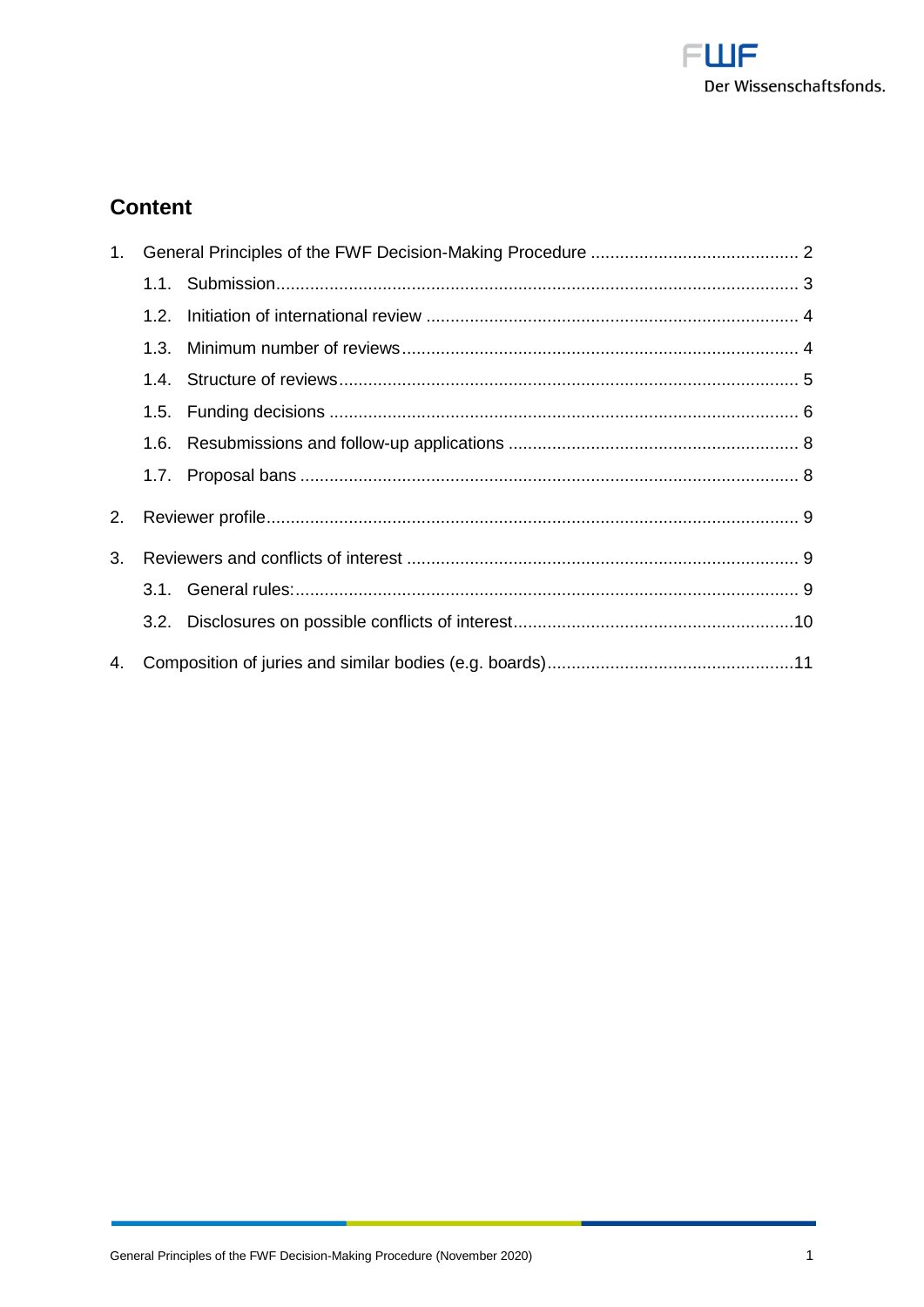

# <span id="page-1-0"></span>**1. General Principles of the FWF Decision-Making Procedure**

All applications received by the FWF are subjected to a **peer review procedure** in which only scientists working outside Austria are asked to review proposals. These reviews form the basis for all funding decisions, thus ensuring that the quality of the research funded is on par with international standards.

The FWF treats **all** scientific disciplines equally and has **no quota system** regulating the distribution of funds among the various disciplines.



## **Decision process flow chart<sup>1</sup>**

<sup>1</sup> In specific programmes (especially commissioned programmes, large-scale research projects and graduate schools), the review procedure may differ from these general principles in certain respects (e.g. use of a multistage procedure or an international jury). Differences are noted on the web pages relating to the individual programmes. In the case of international programmes, all submission, review and decision-making procedures are in line with the specific structures and procedures of those programmes and may differ from the general principles outlined in this document.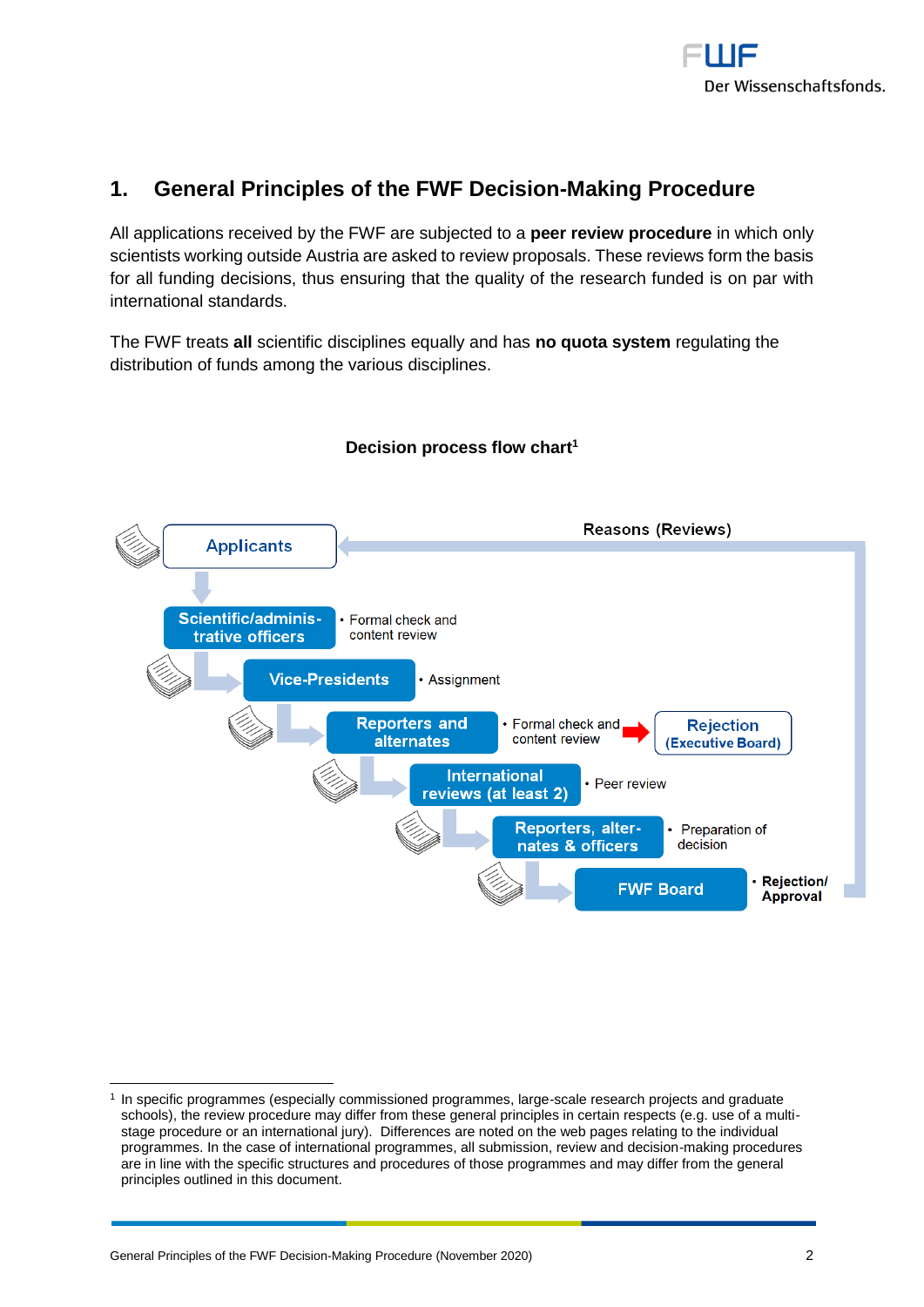

## <span id="page-2-0"></span>**1.1. Submission**

The application and decision-making procedure is illustrated in the diagram on the previous page. Following receipt of an application via the FWF online portal (incl. the completed mandatory cover sheet), the application is checked for completeness and any formal errors and the applicant receives an acknowledgement of receipt. The application is assigned to a reporter and an alternate. The research area (or research areas for interdisciplinary projects) plays a major role in this assignment, but the FWF keeps a close watch for any possible conflicts of interest on the part of reporters, alternates and FWF employees.

The Austrian Research and Technology Promotion Act (FTFG) requires all FWF employees and board members to perform their duties conscientiously and in an impartial, unbiased manner. Where conflicts of interest arise, Art. 7 of the Austrian General Administrative Procedures Act (AVG) obliges those parties to refrain completely from participating in the procedure and in particular not to take part in any voting. In addition to the direct relationships mentioned in Art. 7 of the AVG, other important factors may exist that could give rise to doubts about complete impartiality, e.g. when a member of the FWF Board has a personal connection to the matter under discussion or to the applicant that might jeopardise his/her impartiality. This also applies in cases where uninvolved third parties might get the mere impression of a conflict of interest.

In discussions of applications received from persons, institutions or working groups to which a member of the FWF Board has a specific professional or personal relationship, that FWF Board member is not permitted to take part in the deliberations and is required to leave the meeting room for the duration of the relevant discussion. Specifically, the following rules apply to institutional biases/conflicts of interest; FWF Board members who belong to certain institutions (organisational units) are generally considered to have a conflict of interest with regard to all applications received from persons affiliated with that institution (organisational unit):

- a) Members of any organisational unit with fewer than 900 academic faculty members (including professors) are automatically subject to an institutional conflict of interest. Specifically, this rule applies to the following universities (each in their entirety):
	- **E** University of Veterinary Medicine Vienna,
	- **■** University of Leoben,
	- University of Applied Arts Vienna,
	- **■** University of Music and Performing Arts Vienna,
	- Mozarteum University Salzburg,
	- **■** University of Music and Performing Arts Graz,
	- **■** University of Art and Industrial Design Linz,
	- **EXEC** Academy of Fine Arts Vienna.
- b) At present, there are only two organisational units at universities in Austria which have 900 or more academic faculty members (including professors) and are therefore not automatically subject to an institutional conflict of interest: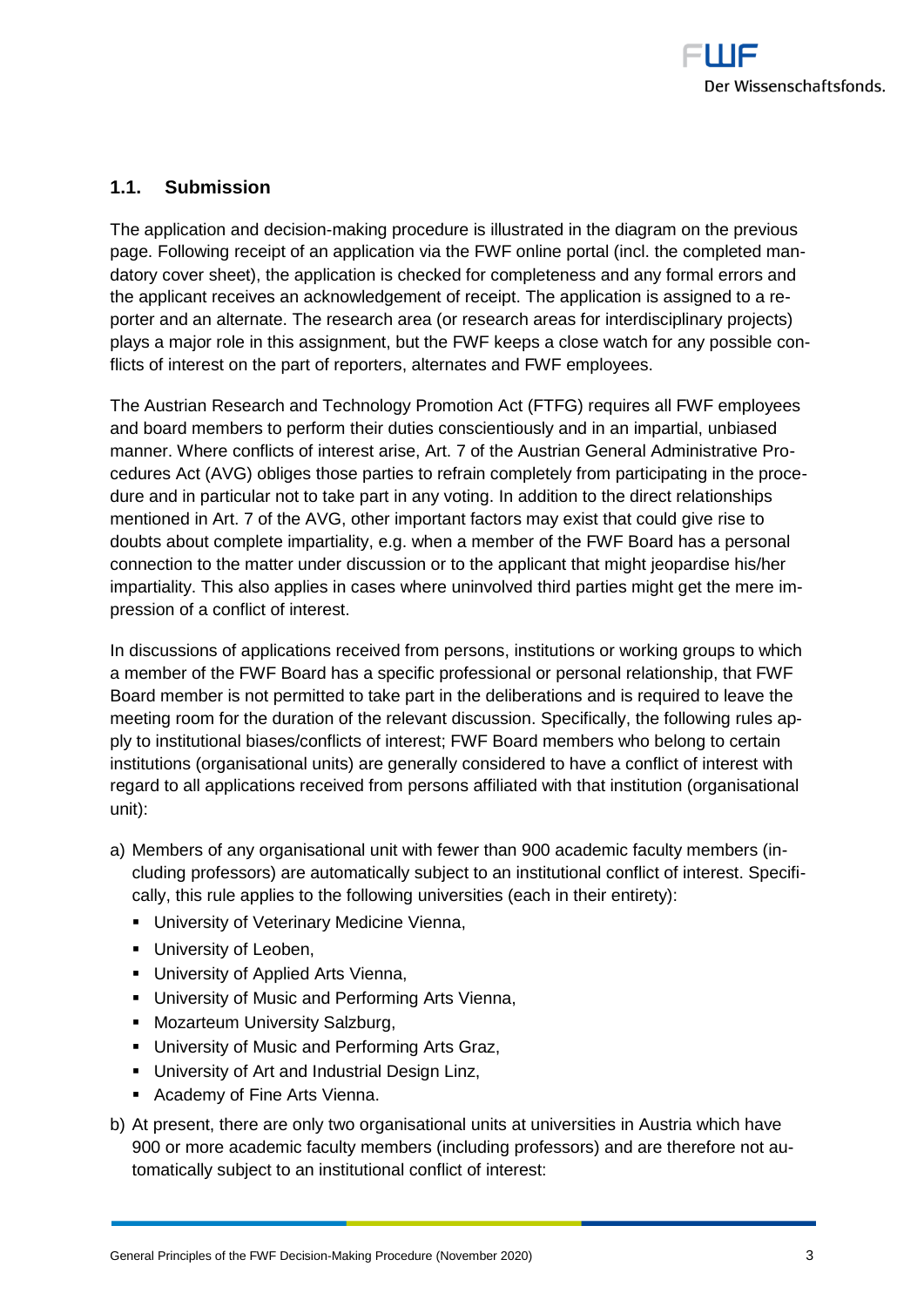

- **EXECULTE:** Faculty of Philological and Cultural Studies, University of Vienna
- **EXECUTE:** Faculty of Natural Sciences, University of Graz

In addition to institutional conflicts of interest, the same rules regarding conflicts of interest apply here as those for reviewers (see [section 3\)](#page-8-1).

In cases where a FWF Board member submits an application, it is not handled by the scientific and administrative project officers who normally would be in charge of it. The member must leave the meeting room while the application is being considered by the FWF Board. All reviews received are generally made available to all FWF Board members (exceptions to this rule must be justified).

## <span id="page-3-0"></span>**1.2. Initiation of international review**

Applicants have the right to exclude up to three researchers or research groups from the review process. In close collaboration with the FWF Office, the reporters and alternates suggest appropriate expert reviewers from outside of Austria to the Executive Board according to the "many eyes" principle. In the selection of reviewers, due attention is paid to ensuring that there are neither real nor assumed negative or positive conflicts of interest.

The criteria for the selection of international reviewers as well as the rules regarding conflicts of interest and the composition of expert juries and boards are discussed in [section 3](#page-8-1) and [section 4.](#page-10-0)

The FWF Executive Board decides whether a review procedure is to be initiated and appoints reviewers on the basis of the recommendations of the reporters and/or alternates. This is an ongoing process, and it is not linked to specific meeting dates.

Funding applications which are outside the scope of the FWF's funding activities or which involve applicants who obviously do not possess the professional qualifications or research experience necessary to carry out the project are returned without the initiation of a review procedure. The same applies for funding applications which cannot be reviewed in their current form because they contain major errors unless these errors are corrected within a reasonable period of time (generally no more than three weeks). This rule applies for programmes without specific submission deadlines; for programmes with specific submission deadlines, applicants must correct the errors in their applications within 10 working days of being notified of the errors. Decisions to return applications without review are taken by the Executive Board and require the consent of the FWF Board in order to take effect.

## <span id="page-3-1"></span>**1.3. Minimum number of reviews**

 $\overline{a}$ 

The number of reviews required before a positive decision<sup>2</sup> can be taken depends primarily on the amount of funding requested and the type of funding programme in question:

Applications can be recommended for rejection on the basis of fewer reviews than would be required for approval within the respective funding programme if the review(s) received already clearly indicate(s) that the application cannot be approved. In such cases, the consent of the reporter, alterante and vice president in charge of handling the application is required.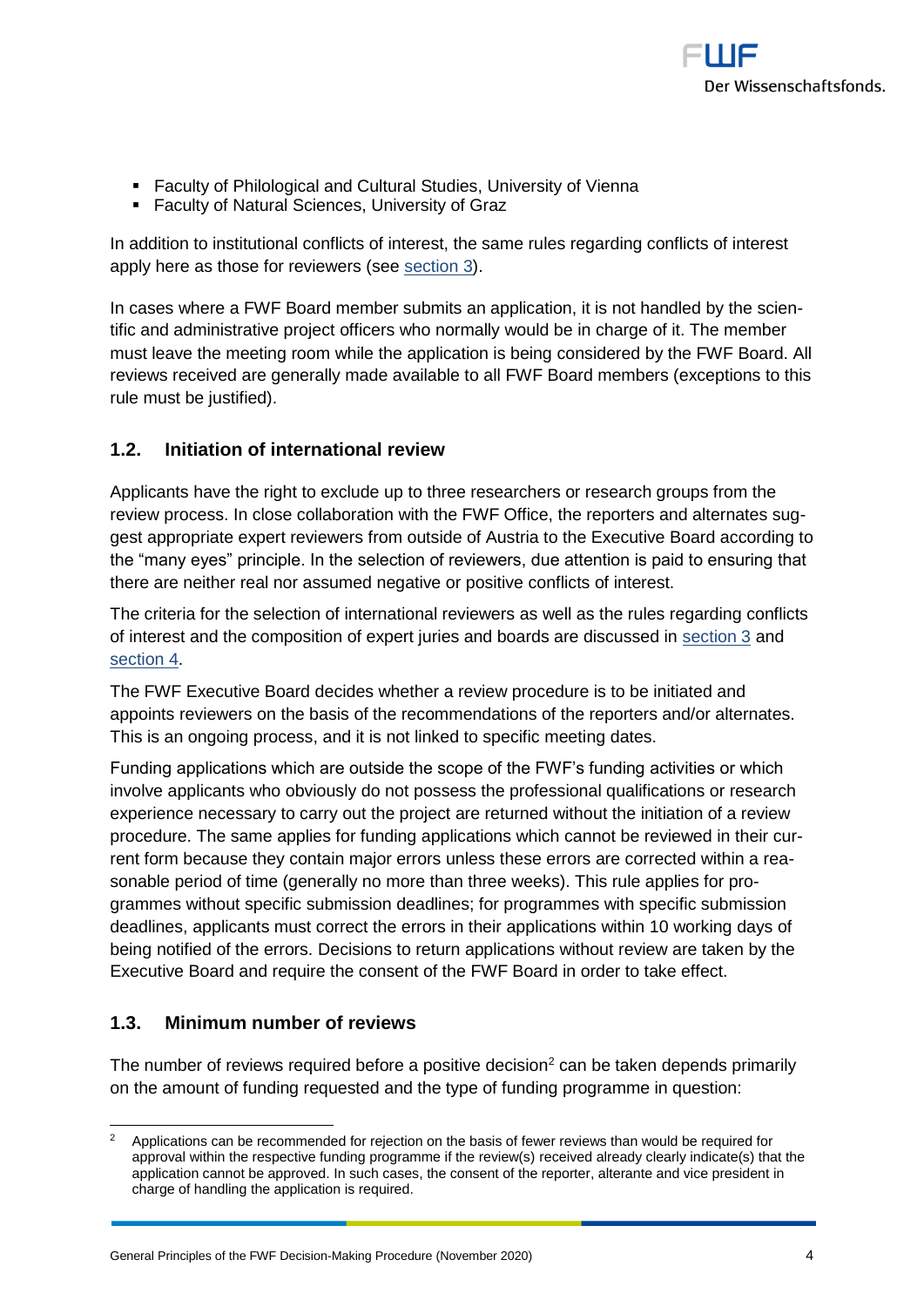

- Stand-Alone projects / clinical research / arts-based research: Up to a requested funding amount of EUR 400,000.00, at least 2 reviews are required. At least one additional review is required for each additional EUR 200,000.00 requested.
- Women's and mobility programmes: at least 2 reviews
- SFB: depending on the size and thematic composition, 3–4 reviews for outline proposals, 5–6 reviews for hearings and extensions
- *doc.funds*: at least 3 (for extensions of doctoral programmes 5–6 reviews)
- START and Wittgenstein: at least 3 reviews for START applications and at least 4 for Wittgenstein Award nominations
- Stand-alone publications: at least 1 review
- The number of reviews required for all other programmes, such as commissioned programmes or international programmes, depends on the particular agreements in force for the programme. In all cases, however, at least 2 reviews are required. For more detailed information, see the application guidelines for the respective programme.

The number of reviews required may be increased for applications that cover several fields of research.

## <span id="page-4-0"></span>**1.4. Structure of reviews**

A review must comprise a written statement in which the reviewers are asked to address specific questions in relation to the proposal. At the same time, reviewers are asked to provide an overall formal assessment<sup>3</sup> (i.e. rating) for each specific question<sup>4</sup> using the fivepoint scale shown below. Each review consists of three sections: Sections one and two will be transmitted to the applicant in their entirety and in anonymous form (including the overall ratings). In the third section, reviewers can provide additional, confidential remarks to the FWF.

The FWF provides the reviewers with a brief explanation of the quality standards that should form the basis for the formal ratings:

<sup>3</sup> Wittgenstein Award nominations require only written reviews, i.e. no overall ratings are required.

The questions for reviewers can vary according to the relevant funding programme and its objectives; questions are generally included in the appendix to the programme's application guidelines.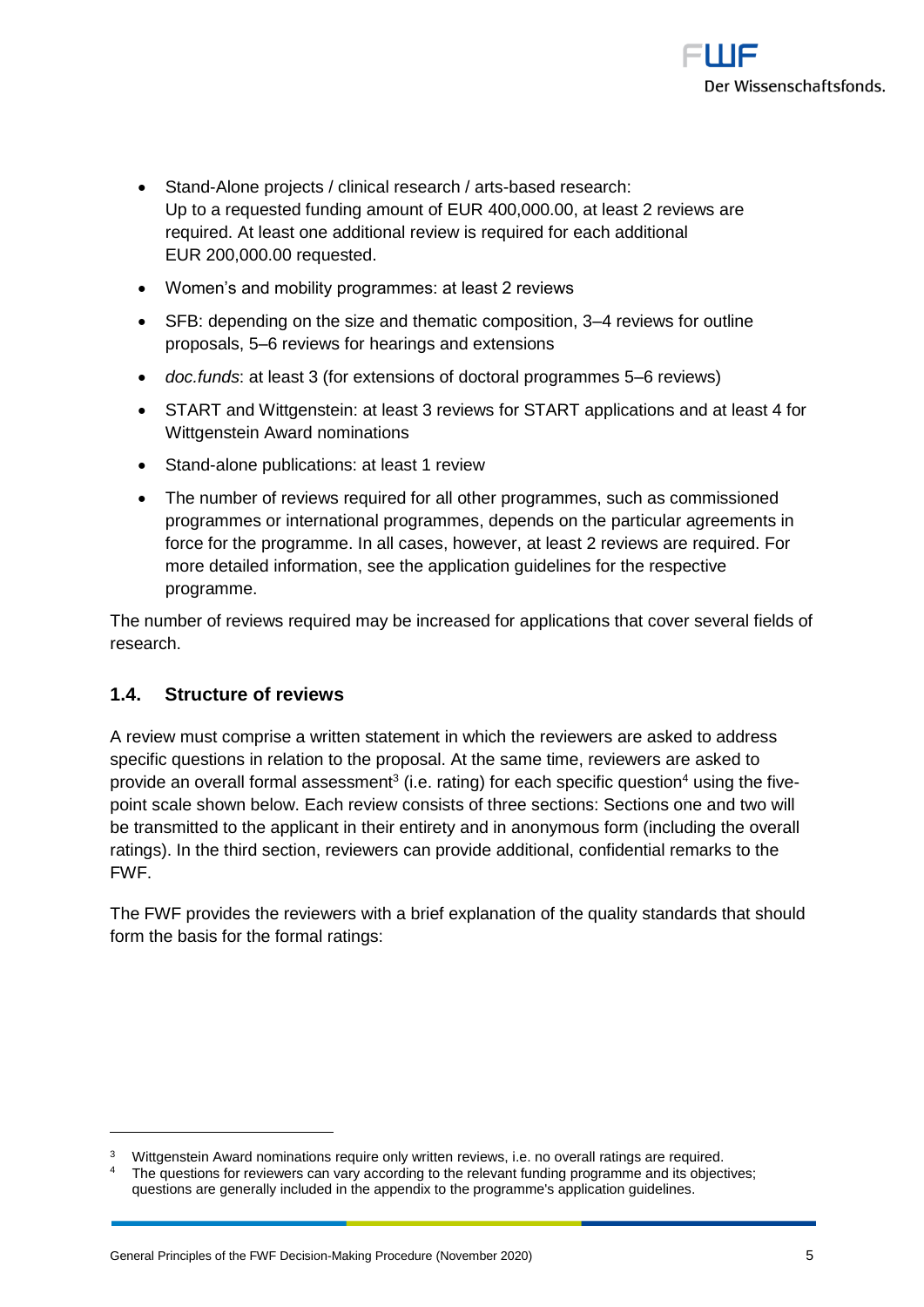

#### **Excellent = Funding is highly recommended.**

The proposed research project is among the best 5% in the field worldwide. It has the potential to break new ground and make a major contribution to knowledge. The applicant and the researchers involved possess exceptional qualifications by international standards.

#### **Very Good = Funding is recommended.**

The proposed research project is among the best 15% in the field worldwide. It is at the forefront internationally, but minor improvements could be made. The applicant and the researchers involved possess very good qualifications by international standards.

#### **Good = Resubmission is recommended after revisions.**

The proposed research project is internationally competitive but has some weaknesses, and/or the applicant and the researchers involved possess good qualifications by international standards.

#### **Average = Before resubmission major revisions are required.**

The proposed research project will provide some new insights but has significant weaknesses and/or the applicant and the researchers involved possess sufficient qualifications by international standards.

#### **Poor = Rejection is recommended.**

The proposed research project is weak, and/or the applicant and the researchers involved are insufficiently qualified by international standards.

In cases where a review is not sufficiently well argued, it is not taken into account in the decision-making procedure. Reviewers are required to declare any possible conflicts of interest. In cases where bias or a conflict of interest is identified at a later stage, the review is likewise disregarded.

#### <span id="page-5-0"></span>**1.5. Funding decisions**

The reporters responsible for the application present it to the FWF Board, taking into consideration the comment(s) of the respective alternates, the respective proposals and the key points of the reviews received. This process is also subject to the rules regarding conflicts of interest specified above in the "Submission" section, even in cases where the mere impres-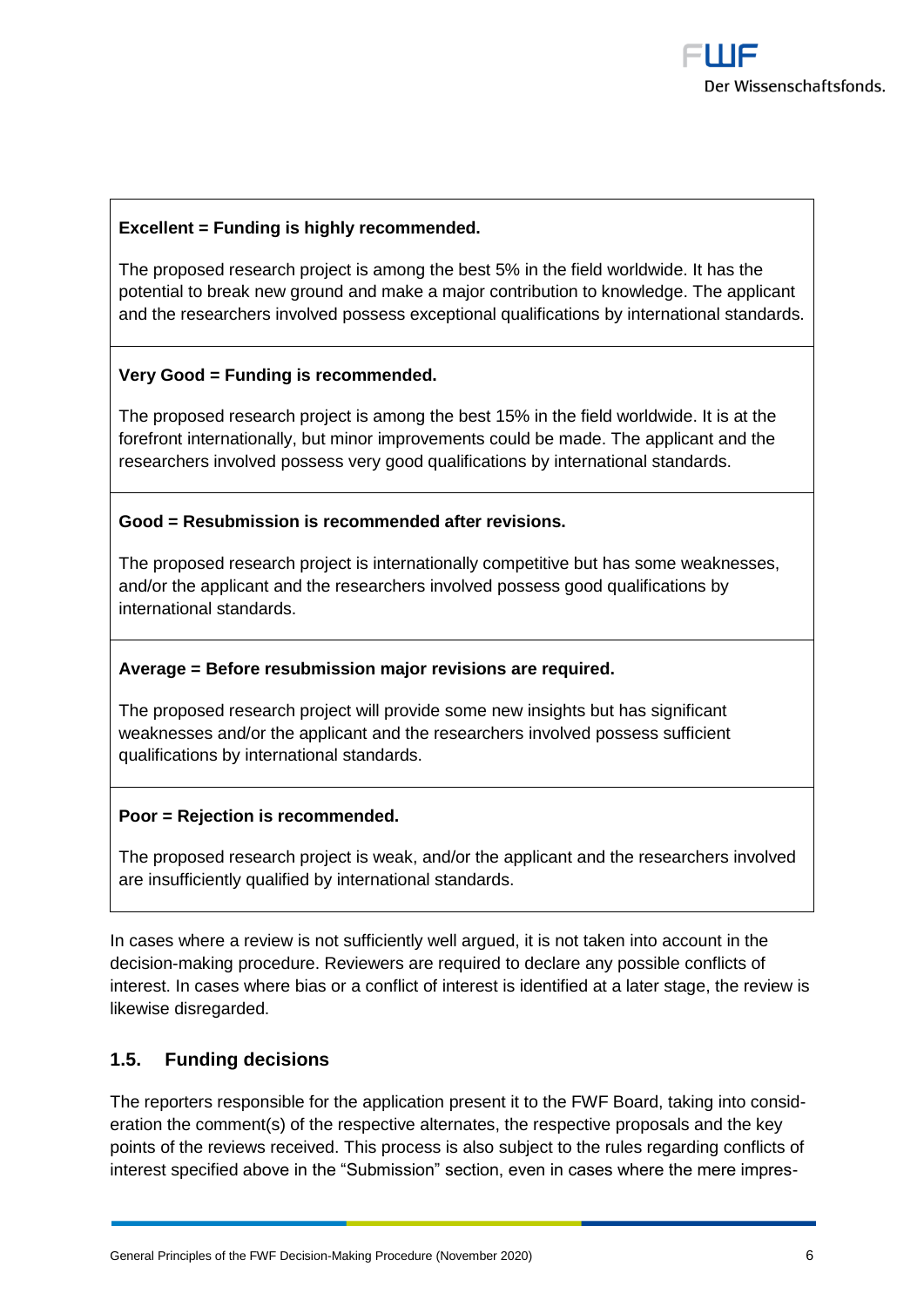

sion of a conflict of interest could arise. In most cases, decisions are made unanimously and (where necessary) often after a detailed discussion and comparison of the proposals submitted. In the course of this discussion, bonuses for early-stage applicants (up to 8 years after conferral of doctorate) and/or independent researchers (at least 50%) may be offered.

After the FWF Board meeting, the decision letters are prepared by the FWF Office and sent to the applicants. The letter will be accompanied by the first section from the reviews in anonymous form.

For each rejection, the FWF Board or the responsible decision-making body specifies one of the following standardised reasons for rejection in order to ensure a maximum of transparency and comparability in all decisions.

| <b>Standardised reasons for rejection</b> |                                                                                                                                                                                                                                                                                                                                                                                                                                                                                                                                                                                                                                                                                                                               |  |
|-------------------------------------------|-------------------------------------------------------------------------------------------------------------------------------------------------------------------------------------------------------------------------------------------------------------------------------------------------------------------------------------------------------------------------------------------------------------------------------------------------------------------------------------------------------------------------------------------------------------------------------------------------------------------------------------------------------------------------------------------------------------------------------|--|
| C <sub>1</sub>                            | The reviews of your application were entirely positive with regard to the<br>research project itself as well as your research qualifications. However, the<br>reviewers expressed even greater support for other applications. For<br>budget-related reasons, the FWF can currently only approve those<br>applications which receive the most favourable reviews and ratings; this<br>means that your application could not be approved. If you choose to<br>resubmit your application, please place greater emphasis on the strengths<br>of the project in order to improve your chances of approval.                                                                                                                        |  |
| C <sub>2</sub>                            | The reviews of your application were predominantly positive with regard to<br>the research project itself as well as your research qualifications. However,<br>there were several minor points of criticism in the review, and the reviewers<br>expressed greater support for other applications. For budget-related<br>reasons, the FWF can currently only approve those applications which<br>receive the most favourable reviews and ratings; this means that your<br>application could not be approved. If you choose to resubmit your<br>application, please place greater emphasis on the strengths of the project<br>and take the reviewers' suggestions into account in order to improve your<br>chances of approval. |  |
| C <sub>3</sub>                            | The reviews of your application were largely positive with regard to the<br>research project itself and/or your research qualifications. However, there<br>were a number of points of criticism in the review, meaning that your<br>application cannot be approved in its current form. If you choose to resubmit<br>your application, please focus on the strengths of the project and take the<br>reviewers' comments and suggestions into account visibly and in a<br>transparent manner.                                                                                                                                                                                                                                  |  |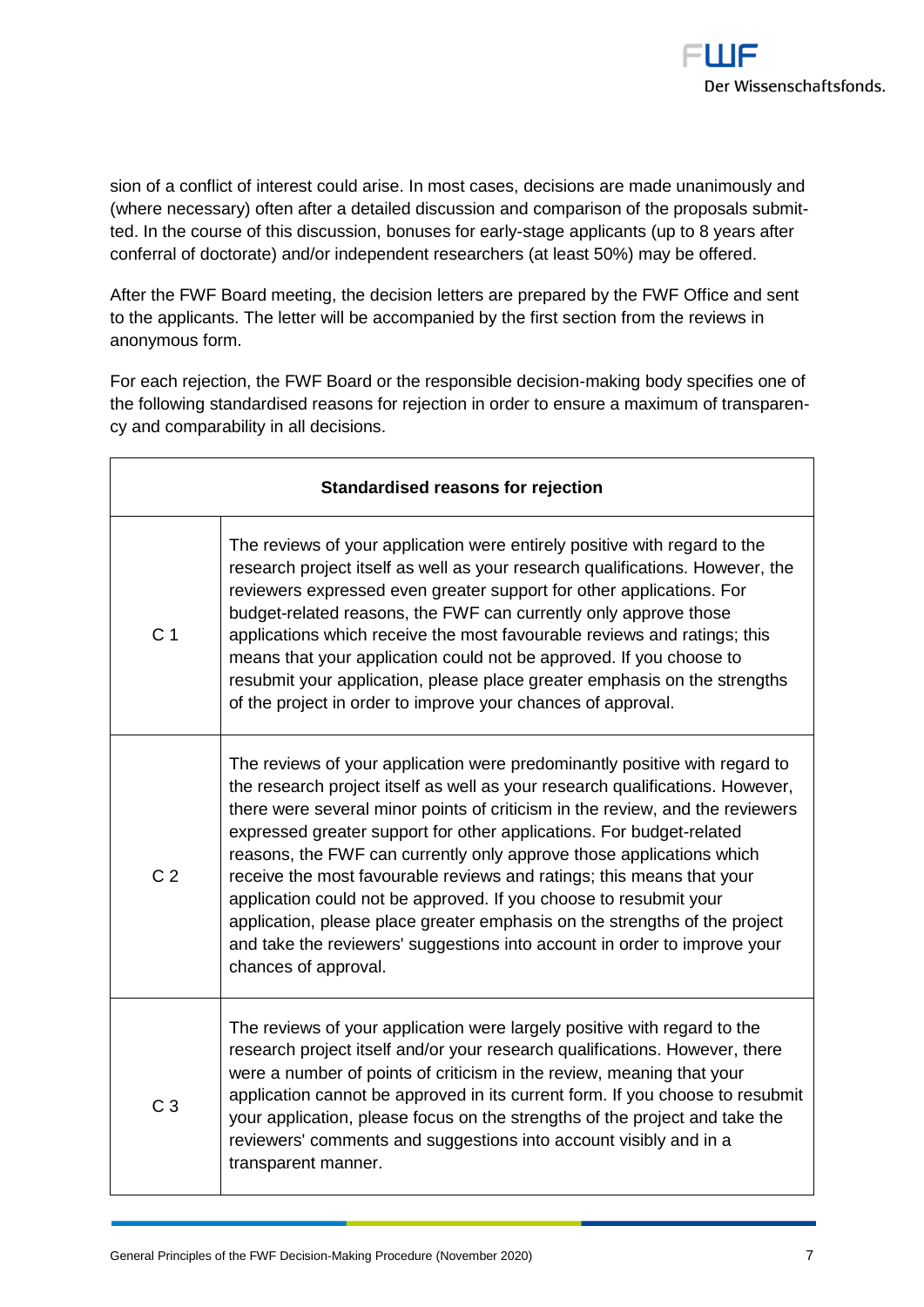

| C <sub>4</sub> | The reviews of your application were only partly positive with regard to the<br>research project itself and/or your research qualifications. However, there<br>were numerous points of criticism in the review, meaning that the<br>application would have to be revised substantially and possibly re-oriented<br>in order to be eligible for funding. If you choose to resubmit your application,<br>please take the reviewers' comments and suggestions into account visibly<br>and in a transparent manner. |
|----------------|-----------------------------------------------------------------------------------------------------------------------------------------------------------------------------------------------------------------------------------------------------------------------------------------------------------------------------------------------------------------------------------------------------------------------------------------------------------------------------------------------------------------|
| C <sub>5</sub> | The reviews of your application were predominantly very critical. As it<br>cannot be assumed that the weaknesses in the application can be remedied<br>within a short period of time, the FWF Board has decided that a<br>resubmission to this funding programme will only be permitted after a period<br>of 12 months (starting from the decision date).                                                                                                                                                       |

The FWF office provides administrative support for Reporters, Alternates and FWF Vice Presidents in the performance of their duties. In all project-related matters, the FWF office serves as the direct point of contact for applicants.

## <span id="page-7-0"></span>**1.6. Resubmissions and follow-up applications**

In the case of previously rejected applications which are revised and resubmitted by the applicant as well as follow-up applications (grant applications to continue research related thematically to a previous project), the FWF makes every effort to call upon previous reviewers as well as new reviewers in order to ensure a balance of continuity and new perspectives. In such applications, it is therefore crucial to clearly mark any changes made in response to explicit suggestions from (previous) reviewers in order to make those changes visible to new reviewers as well.

## <span id="page-7-1"></span>**1.7. Proposal bans**

Applications that are rejected for reason C5 will be barred from resubmission for 12 months (from the date of the decision) and cannot be resubmitted during that period. Applications that have been revised and resubmitted twice (= third submission) and rejected each time will also be barred for 12 months (from the date of the decision), except for applications that are rejected on the third time for reason C1 or C2.

It is only ever topics that are temporarily banned according to these rules, and not applicants.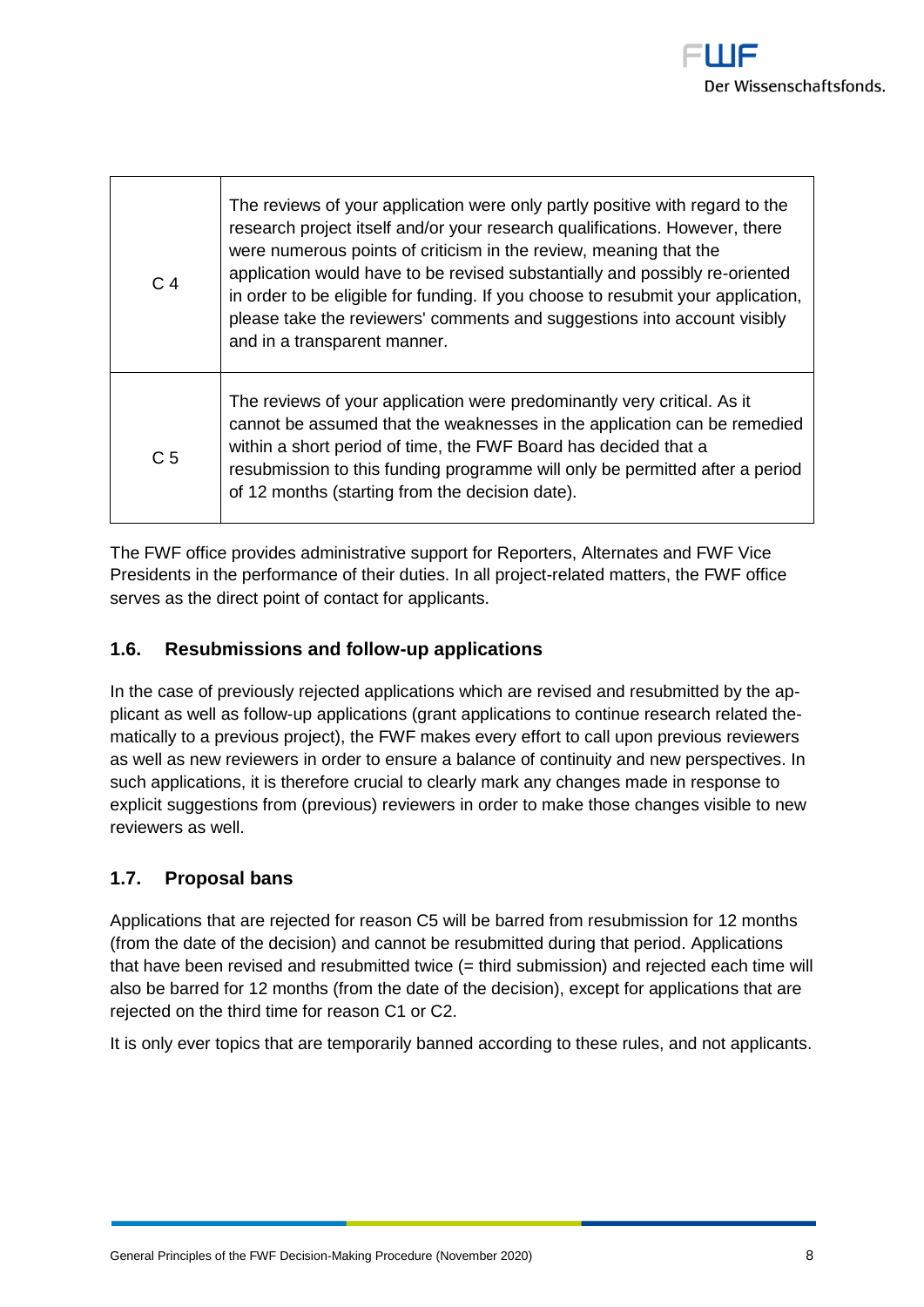

# <span id="page-8-0"></span>**2. Reviewer profile**

- Reviewers must be internationally established experts who are currently active in their respective research fields, and they should possess at least the same level of qualifications (in relation to their academic age) as the applicants.
- The FWF only contacts reviewers who are based outside of Austria. In cases where reviewers have worked in Austria in the past, they are not to be contacted for reviews until they have been based outside of the country for at least five consecutive years. Any exceptions to this rule must be approved by the relevant FWF Vice President.
- A single reviewer should not be nominated more than twice per year. Exceptions to this rule may be made in the case of resubmissions.
- The reviewers of a given application must not be from the same institution.
- In the selection of reviewers, every effort should be made to ensure diversity in terms of age, regions and (where applicable) areas of expertise:
	- o A suitable mix of younger and older reviewers is desirable.
	- $\circ$  On average, no more than 15% of reviewers should be from Germany/Switzerland each year (in the humanities: no more than 25%). Similarly, it is also important to avoid any excessive concentration of reviewers from a certain region or country.
	- $\circ$  In disciplines with very small research communities, efforts should be made to contact at least one reviewer from a related field or one reviewer more with general expertise.
	- $\circ$  The share of women among reviewers should average at least 30% per year. In addition, efforts must be made to ensure that the panel at SFB and DK hearings includes at least two women as reviewers.

## <span id="page-8-1"></span>**3. Reviewers and conflicts of interest**

### <span id="page-8-2"></span>**3.1. General rules:**

Reviewers should refrain from reviewing an application if a conflict of interest exists or could be perceived to exist. For the FWF, a conflict of interest can be perceived when:

- they stand to profit professionally, financially or personally from the approval or rejection of the application;
- they have published jointly, have cooperated, have been represented in professionspecific committees that meet frequently and regularly, or have worked at the same research institution with the applicant or other project participants in the last five years;
- they have fundamental differences of scientific or scholarly opinion with the applicant(s);
- they have close professional or personal connections to the applicant or any of the proposed team members beyond ordinary academic interaction (e.g., at conferences or workshops).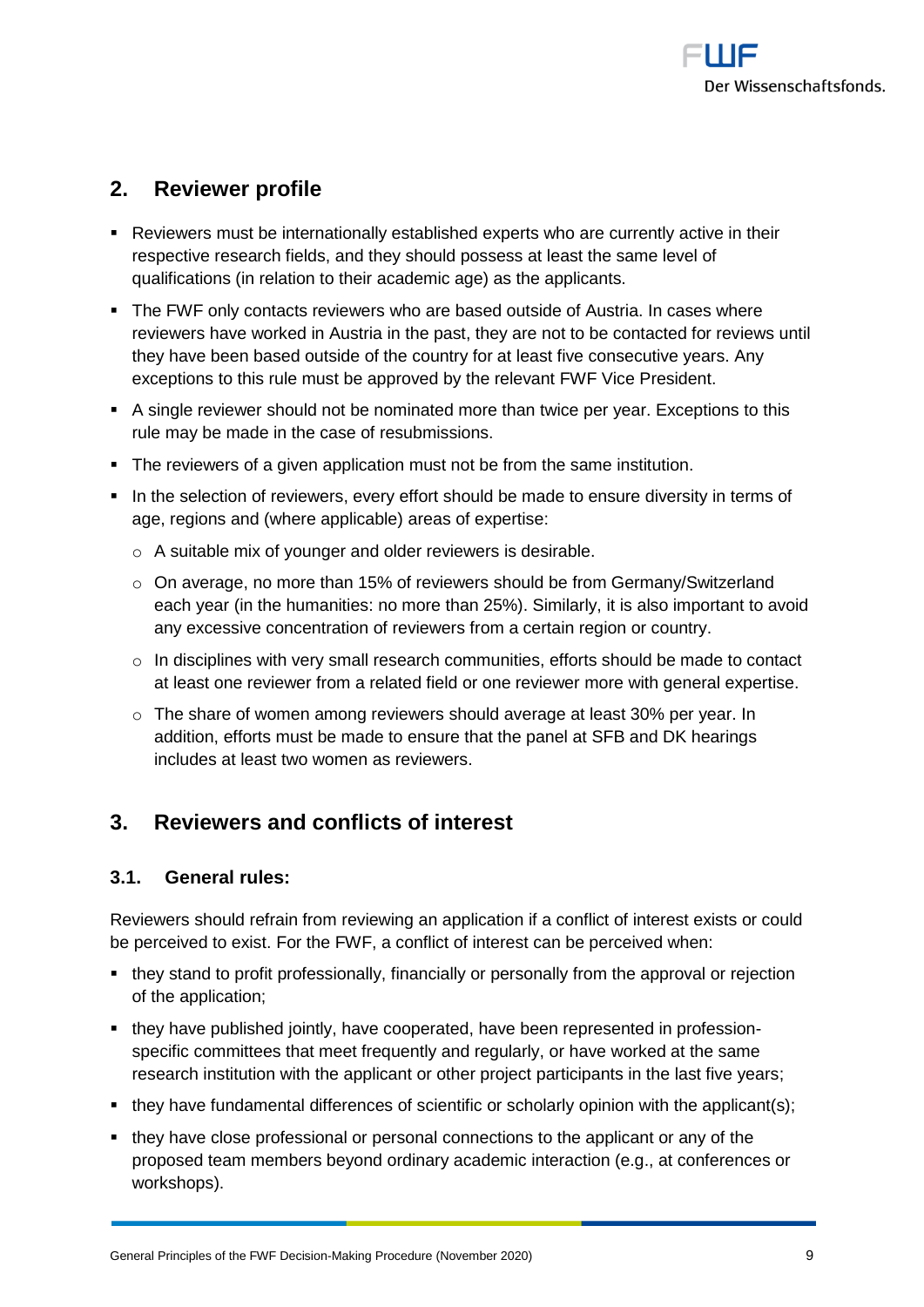

## <span id="page-9-0"></span>**3.2. Disclosures on possible conflicts of interest**

Reviewers will generally not be considered biased under the following conditions:

- Reviewers are generally not considered biased in cases of joint publications with more than 20 authors unless the applicants (including persons involved in the project) or reviewers are the first/lead or last author of the publication, except in cases where publications list authors in alphabetical order (= equivalent contributions of the authors).
- Reviewers are generally not considered biased in cases where they have published works in the same edited volumes or proceedings. This does not apply to scholarly tributes (Festschriften) in which the applicants (including persons involved in the project) or reviewers were editors or laureates.
- Reviewers are generally not considered biased in cases of joint publications with national or international cooperation partners of the applicants (including persons involved in the project).
- In cases where an application is revised and resubmitted, those reviewers from the previous round who provided substantial and constructive suggestions and criticism should generally be contacted again. In any case, however, new reviewers are also required for resubmissions.

Applicants are not asked to name reviewers for their applications. Should they do so, these suggestions are to be disregarded.

The annexes to the applications may contain a list of undesired reviewers ("negative list"). This means that applicants may name a maximum of three potential reviewers who are believed to have possible biases and should be excluded from the review process. The FWF Executive Board will generally fulfil such requests. In cases where an application is resubmitted, the negative list may include reviewers of the previous version of the application. (In exceptional cases, reporters may have the FWF Office request a list of desirable reviewers from the applicant. In cases where reviewers from this "positive list" assess an application, this must be noted in the meeting documents. In any case, only one review may be obtained from a reviewer on this list.)

The FWF assumes that, in the interest of good scientific practice, reviewers will also refrain from assessing applications and notify the FWF in cases which are not explicitly covered by the FWF's rules regarding bias. Reviewers should always refrain from assessing an application in cases of doubt or borderline cases.

Institutions which handle the review process on behalf of the FWF (such as publishers in the Stand-Alone Publications programme) are to consult the FWF in cases of doubt or borderline cases.